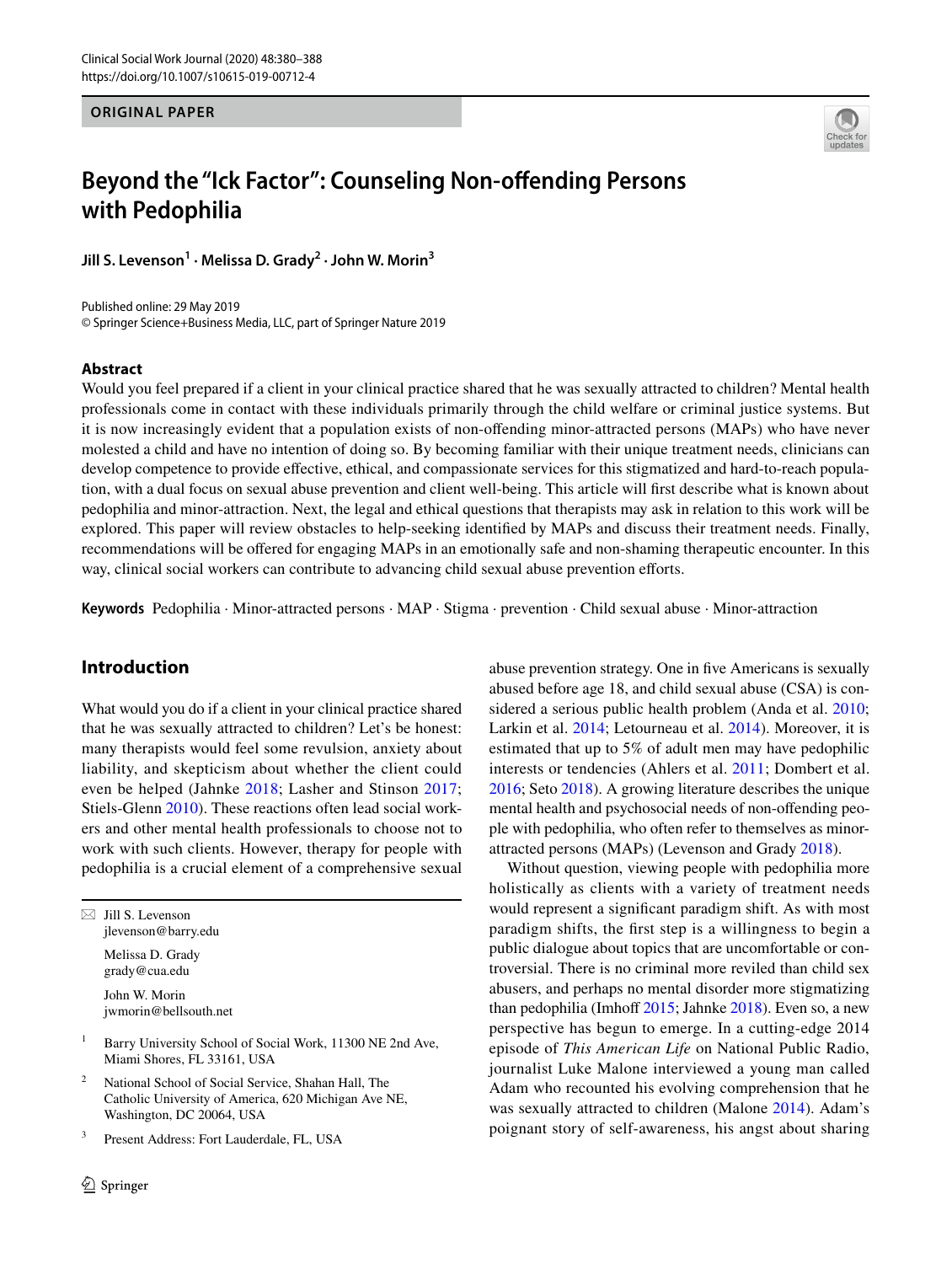his concern with his mother, his discouraging experience in counseling, and his effort to seek support through online forums was told in a remarkably compassionate way that revealed the humanity behind a disorder often perceived as monstrous. Shortly after, an investigative journalism piece in the mainstream magazine *Psychology Today* also gave voice to the hidden lives of people sufering from pedophilia (Bleyer [2015\)](#page-7-5).

By becoming more familiar with the treatment needs and services relevant to people with pedophilic interests, social workers can enhance their competence to provide efective, ethical, and compassionate counseling for this stigmatized and hard-to-reach population. Such an approach is a critical component of CSA prevention. The primary aims of this article are to summarize what is known about minor-attraction, address some of the ethical questions that may arise when working with MAPs, and to equip social workers with information and skills needed to work with this neglected population. In this unique way, clinical social workers can contribute to preventing sexual abuse of children before it occurs.

# **What Do We Know About Minor‑Attraction and Pedophilia?**

The 5th edition of the *Diagnostic and Statistical Manual of Mental Disorders* (DSM-5; American Psychiatric Association [2013\)](#page-7-6) separated paraphilias from paraphilic disorders to acknowledge that attractions and behaviors are diferent phenomena and do not always co-occur. "The term *paraphilia* denotes any intense and persistent sexual interest" other than attraction to physically mature and consenting humans (p. 685). A *paraphilic disorder* requires distress or impairment, or harm or risk of harm to others. The DSM-5 goes on to say that "a paraphilia is a necessary but not sufficient condition for having a paraphilic disorder, and a paraphilia by itself does not necessarily justify or require clinical intervention" (p. 686). Pedophilia is an attraction to prepubescent children (typically under age 13), but pedophilic disorder requires a pattern of recurrent fantasies, urges, or behaviors that persist over a period of at least 6 months and cause distress or inter-personal difficulty (American Psychiatric Association [2013](#page-7-6)). The sexual interest can be exclusive (attracted only to children) or not. Though debated in the literature and not listed as a DSM diagnosis, there is evidence and clinical consensus that some MAPs have a *hebephilic* sexual interest in pubescent young teens (e.g. usually age 13–15) (Seto [2017](#page-8-7), [2018](#page-8-4); Stephens et al. [2017\)](#page-8-8). Others may be preferentially attracted to older teens, and this is called *ephebophilia*. In this paper we will avoid diagnostic labels and use the inclusive term MAP, but these distinctions are important to avoid misdiagnoses and to better understand treatment needs.

Importantly, not all individuals who molest children meet DSM criteria for pedophilic disorder, and not all people with pedophilia abuse children. In fact, there are MAPs who refer to themselves as "virtuous pedophiles" and do not act on their attractions because they appreciate why sexual abuse is harmful to youngsters (Bailey et al. [2016](#page-7-7); Mitchell and Galupo [2018\)](#page-8-9). Important diferences have been found between non-ofending MAPs and those convicted of crimes against children (Mitchell and Galupo [2018](#page-8-9)). Non-offending MAPs were more able to view CSA from the victim's perspective and to recognize its diverse and long-term direct and indirect negative impacts. They understood that engaging in sexual activity with a minor would be harmful and exploitative, and that taking advantage of a youngster's trust and vulnerability would have damaging and far-reaching efects (Cohen et al. [2018](#page-7-8); Mitchell and Galupo [2018](#page-8-9)). Conversely, many individuals who committed sexual crimes against minors reported that they knew their behavior was illegal, but did not fully appreciate *why* abuse was so detrimental to children, or understand how severe the consequences would be to their victims and to themselves (Levenson et al. [2017;](#page-8-10) Mitchell and Galupo [2018](#page-8-9)).

Scholars continue to speculate about the etiology of pedophilia, pointing to a complex interaction of biological, social, and psychological factors that contribute to the development of sexual interests (Marshall [1997;](#page-8-11) Seto [2018](#page-8-4)). There is reason to believe that for some MAPs, pedophilia is a sexual orientation, biologically pre-determined and not likely to be altered (Cantor et al. [2016;](#page-7-9) Seto [2012](#page-8-12), [2017](#page-8-7)). For others, early experiences can shape the development of their sexual template (Levenson et al. [2017](#page-8-13)). Most MAPs become aware of their atypical sexual interests during their teenage or young adult years (Bailey et al. [2016](#page-7-7); Buckman et al. [2016\)](#page-7-10). Many describe themselves as noticing that as they grew older, the age of the people they were attracted to did not increase.

### **Stigma as a Barrier to Help‑Seeking**

Researchers have found that the stigma of minor-attraction can lead to avoidance of help-seeking, increasing risk to abuse children (Blagden et al. [2017](#page-7-11); Grady et al. [2018](#page-7-12)). Despite ambivalence about sharing their secret, some MAPs reported a willingness to seek therapy, but less than half found the experience to be helpful (Levenson et al. [2018](#page-8-5)). Non-offending MAPs, as well as those who abuse children, report common themes ranging from self-loathing to cognitive dissonance (Grady et al. [2018;](#page-7-12) Houtepen et al. [2016](#page-7-13)). Some describe enormous shame and despondence at the realization that they are suffering from an affliction which seems to have no satisfying resolution. Suicidal thinking is extremely common, with one-quarter to one-third of MAPs reporting at least one suicide attempt (B4UAct [2011b](#page-7-14);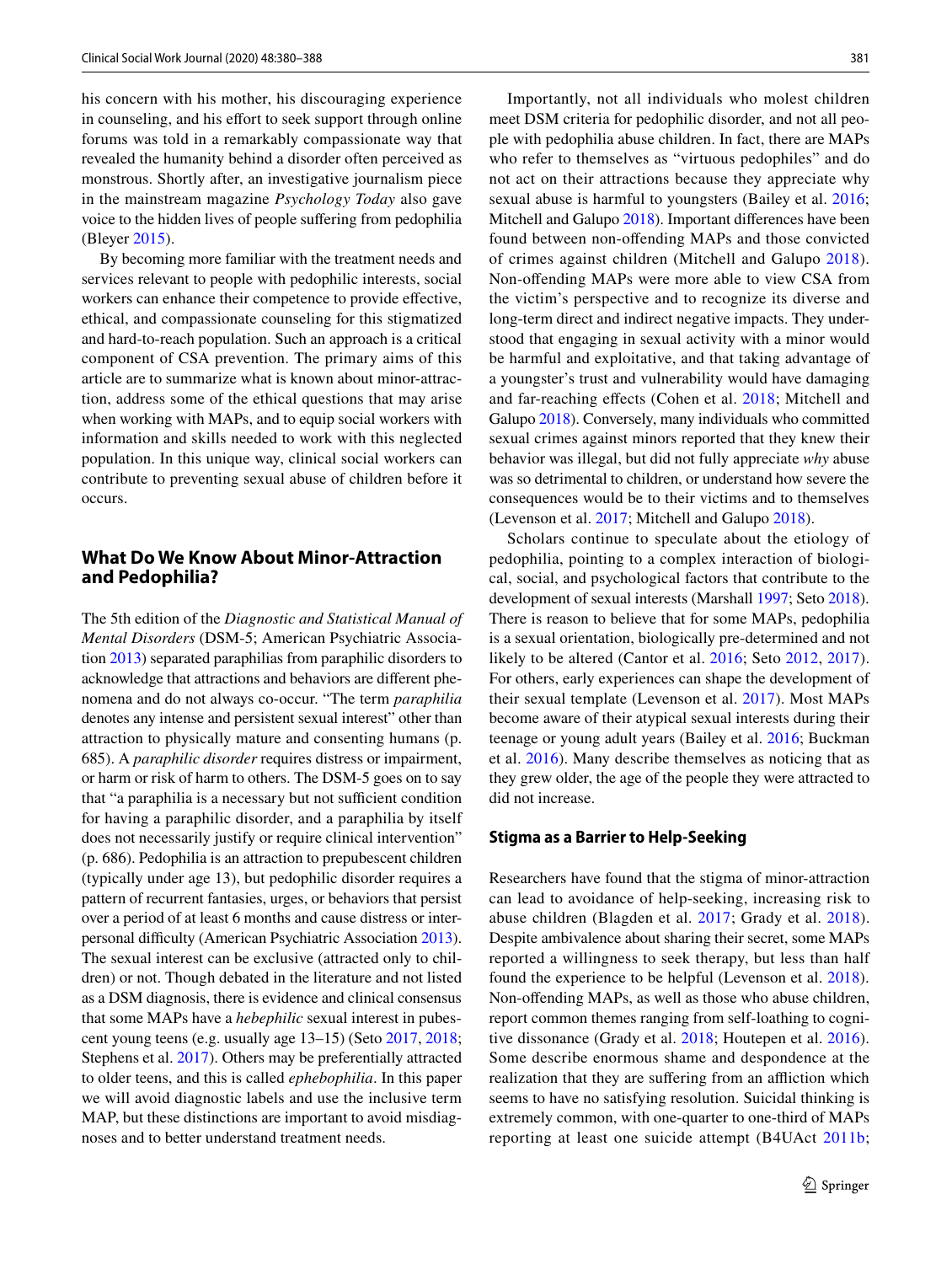Blagden et al. [2017](#page-7-11); Cohen et al. [2018;](#page-7-8) Levenson et al. [2018\)](#page-8-5). Often, suicidal thoughts are fueled by feelings of shame, isolation, hopelessness, fear of rejection, and anxiety about the future. Other MAPs grapple with distorted thinking, attributing sexualized motives to minors while lamenting a society that misunderstands their love and afection. These fndings suggest that both MAP wellbeing and prevention of child harm represent a dual focus for counseling with a clinical social worker.

According to minority stress theory, members of sexual minority groups are at increased risk for negative experiences and mental health problems due to being marginal-ized and discriminated against (Meyer [2003](#page-8-14)). Using a theory of "queer criminology," Walker and Panfl ([2017](#page-8-15)) posited that people with non-normative sexual identities and interests, including MAPs, face stigma, negative stereotyping, and discrimination. To counter these experiences, affirmative cognitive-behavioral therapies have been developed for LGBTQ clients. These therapies focus on self-acceptance by promoting authenticity and embracing a new construct of personal identity (Austin and Craig [2015](#page-7-15); Panchankis [2014](#page-8-16)). As noted, there is empirical support for the idea that minorattraction is, for some individuals, a sexual orientation (Cantor et al. [2016;](#page-7-9) Lasher et al. [2017](#page-8-0); Seto [2017\)](#page-8-7). To be clear, we are in no way implying that sexual *activity* with minors is ever acceptable or appropriate. People do not choose their attractions but acting upon those interests is always a choice. Walker and Panfil ([2017](#page-8-15)) argued that the social construction of pedophilia as only a criminal issue has neglected the health and wellbeing of MAPs. Several scholars have agreed that a more humanistic approach to counseling MAPs could provide an important avenue for CSA prevention (Jahnke [2018](#page-7-0); Walker and Panfl [2017](#page-8-15)). Consistent with social work values, respecting the dignity and worth of all clients is a crucial component of client-centered engagement (Hepworth et al. [2016](#page-7-16); Saleebey [2011](#page-8-17)).

Public perceptions about people with minor-attraction are nearly universally negative, and common responses include fear, anger, and revulsion. For instance, there is a pervasive belief that MAPs are disgusting, dangerous, sick, perverted, pathetic, and immoral (Jahnke et al. [2015](#page-7-17); Richards [2018](#page-8-18)), and that MAPs are "better off dead" (Jahnke et al. [2015,](#page-7-18) p. 24) even if they have never molested a child. Richards [\(2018](#page-8-18)) found that believing that sexual attraction to children is innate increased both the perceived *dangerousness* and *blameworthiness* of the individual, regardless of whether one had engaged in sexually abusive acts. There is skepticism that pedophilia is a mental illness and minor-attraction is perceived as an immutable lifestyle *choice*: "hang them… they don't get better" (Richards [2018,](#page-8-18) p. 842). Unsurprisingly, these societal narratives are internalized by MAPs, infusing psychologically damaging beliefs into their own identity and deterring them from seeking help (Blagden et al. [2017](#page-7-11)).

Despite wanting help, many MAPs are reluctant to seek mental health services due to expectations that they will be treated disrespectfully or judgmentally, fears of unethical breaches of confdentiality, and apprehension that counselors do not have enough knowledge about minor-attraction to help them (B4UAct [2011a](#page-7-19); Grady et al. [2018](#page-7-12)). As a result, most MAPs, if they receive mental health care, do not obtain it until many years after frst recognizing their attractions, and only a minority report satisfaction with the services they received. Ironically, many do not receive any help at all until after a conviction for abusing a child.

## **Ethical and Legal Issues**

#### **Confdentiality and Mandatory Reporting**

A concern about working with clients attracted to minors is the mandate to report child abuse (McPhail et al. [2018\)](#page-8-19). The National Association of Social Workers (NASW) Code of Ethics emphasizes that client confdentiality is paramount, and all information should be protected except for a narrow set of compelling reasons (National Association of Social Workers [2018\)](#page-8-20). The code reminds us that while social workers' primary responsibility is to promote client wellbeing, a duty to the larger society or a specifc legal obligation must, at times, supersede the loyalty owed to clients. All the helping professions (e.g. NASW, American Psychological Association, American Counseling Association) require therapists to gain informed consent by telling clients of the conditions requiring exposure of confdential information ideally, at the initiation of services and prior to a disclosure (Kenny et al. [2017;](#page-7-20) Parsons [2001\)](#page-8-21).

The specifcs of each state law are diferent, but in general social workers are required to report suspicion that a child under 18 has been abused by a parent, caretaker, or other adult (Kenny et al. [2017](#page-7-20); Pietrantonio et al. [2013](#page-8-22)). Typically, we are required to report *behaviors*, not *thoughts*, unless a client articulates a credible future threat against an identifable person, triggering a duty to warn. Thus, a logical interpretation of the NASW code suggests that when a client discloses attraction to children but gives no indication of having perpetrated abuse, the communication should remain privileged. Breaching confdentiality can be a serious ethical and legal violation, so social workers must carefully consider whether there is reasonable cause to suspect that a child could be harmed by a MAP, and weigh competing professional values using an intentional process of ethical decision-making (Lowenberg and Dolgoff [1992](#page-8-23); Parsons [2001](#page-8-21); Pietrantonio et al. [2013;](#page-8-22) Ward et al. [2009](#page-8-24)).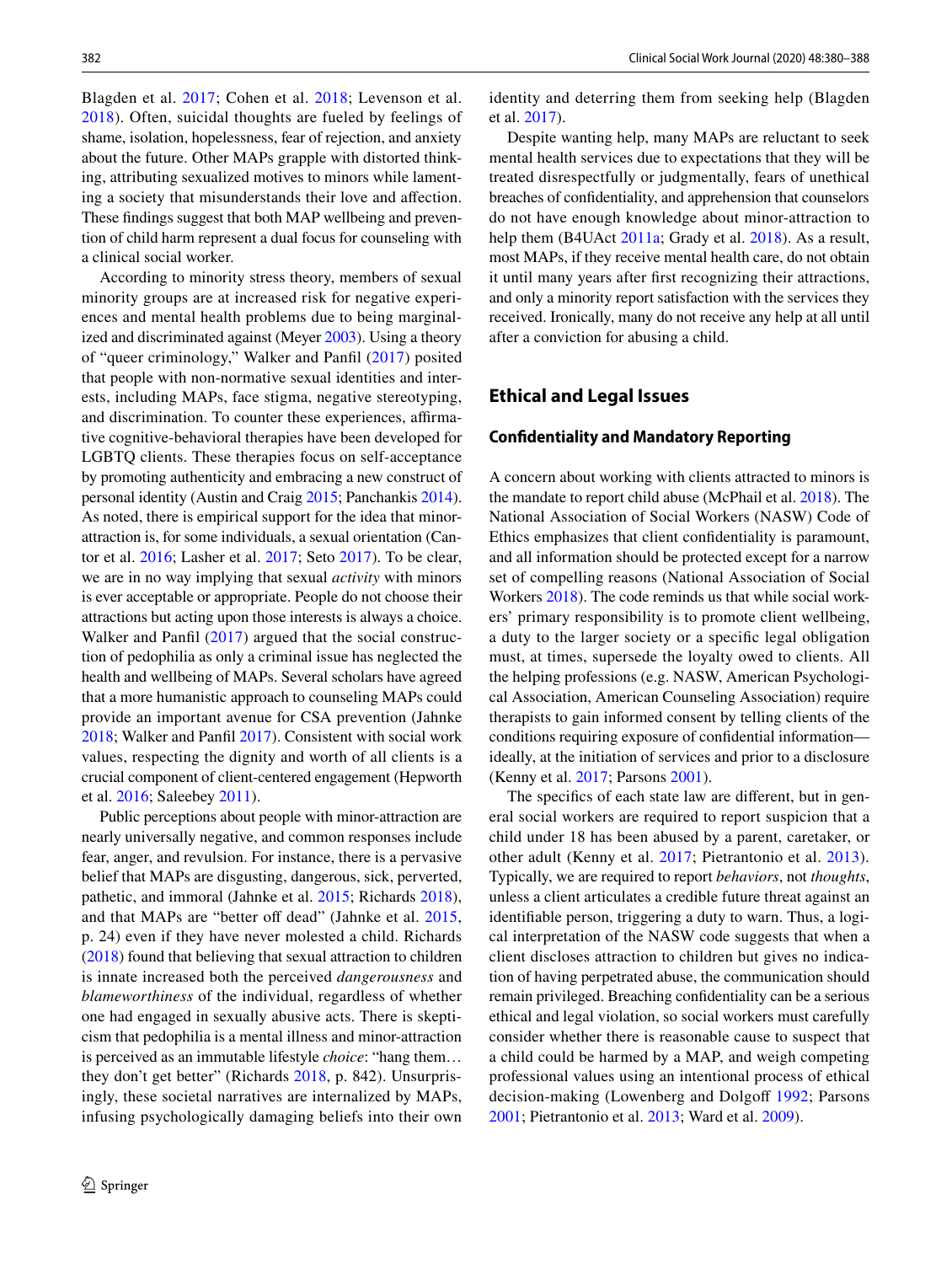Statutes in California, Pennsylvania, and Delaware now require therapists to report viewing of child pornography. Mental health professionals in these states lobbied against the new mandate, citing concerns that MAPs would be discouraged from seeking help to prevent contact abuse, and that counselors would be placed in a position of breaching ethical commitments to client privacy (Clark-Flory [2016](#page-7-21)). Counselors are typically not required to report other crimes unless they meet the exceptions to confdentiality described above. Given the variation that exists across jurisdictions, clinical social workers need to be familiar with their local reporting laws.

Child abuse reporting mandates are designed to protect children from harm, and social workers must adhere to state laws. MAPs have described instances, however, where breaches of confdentiality have occurred even when the client disclosed only thoughts or feelings about children but not actions (B4UAct [2017](#page-7-22); Buckman et al. [2016](#page-7-10); Houtepen et al. [2016](#page-7-13); Levenson et al. [2017;](#page-8-10) Piché et al. [2016](#page-8-25)). As a result, concerns about privacy can create a substantial obstacle to help-seeking prior to ofending (Levenson et al. [2018](#page-8-5); McPhail et al. [2018](#page-8-19)). Similar controversies have been deliberated in other contexts; for instance, substance-using women may avoid prenatal care due to fear of punitive consequences, creating a diferent set of risks for infant health (Stone [2015](#page-8-26)). Though mandatory reporting laws were passed to protect children, they can have a paradoxical efect if they deter people from seeking preventive therapies (Beier [2016](#page-7-23); Jahnke [2018](#page-7-0); Lasher et al. [2017;](#page-8-0) McPhail et al. [2018\)](#page-8-19).

An alternative strategy exists in Germany, where mandated reporting is not required and fear of legal consequences is less of a barrier to help-seeking. A voluntary treatment program called the *Dunkelfeld Project* used public service advertisements to proactively reach adults and teens with sexual preferences for children. In response, hundreds of MAPs in Germany have participated in prevention programs, resulting in some observed decreases in ofensesupportive attitudes and risk related behaviors, and some reported improvements in sexual self-regulation (Beier et al. [2009](#page-7-24), [2016\)](#page-7-25). This model depicts an example of a preventive approach to protecting children from sexual abuse.

#### **Autonomy and Social Justice**

Professional codes of ethics provide a foundation for decision-making and establish important fundamental values: autonomy, benefcence, non-malefcence, and social justice (American Psychological Association [2017;](#page-7-26) Glaser [2003](#page-7-27); National Association of Social Workers [2018](#page-8-20); Parsons [2001](#page-8-21); Ward et al. [2009](#page-8-24)). Autonomy implies that clients have the right to self-determination in defning their own priorities and goals. Benefcence means promoting client well-being regardless of the helper's personal opinions or reactions to the material disclosed in therapy. Non-malefcence means doing no harm and requires that when obligations to a client confict with protection of others, we engage in a thoughtful, transparent decisionmaking process that minimizes the damage to the client and to the therapeutic relationship. Social justice requires equal access to treatment, ensuring that services are not denied to marginalized populations due to prejudice, discrimination, or stigma. Social workers' ethical values are grounded in the essential component of trust, and we must take care not to undermine the sanctity of this foundation of our profession.

Obstacles to services for MAPs are formidable, and include stigmatizing assumptions made by helping professionals (Jahnke et al. [2015\)](#page-7-18). In one study, 95% of psychotherapists surveyed said that they would refuse to work with pedophiles (Stiels-Glenn [2010](#page-8-1)). Many clinicians feel unprepared to work with MAPs due to a lack of knowledge, negative countertransference, assumptions that therapy will be inefective, and concerns about liability (Jahnke and Hoyer [2013](#page-7-28); Jahnke et al. [2015;](#page-7-18) Lasher et al. [2017](#page-8-0); Stiels-Glenn [2010\)](#page-8-1). These challenges can impede the non-judgmental client-centered objectivity needed to engage clients and establish a positive therapeutic alliance (Jahnke [2018\)](#page-7-0).

Attitudes that discourage MAPs from seeking help represent a social injustice and do a disservice to CSA prevention efforts (Houtepen et al. [2016;](#page-7-13) Jahnke et al. [2013\)](#page-7-28). Stigma and discrimination deprive MAPs from receiving services to relieve their distress, and in some cases this can increase their risk for harming youngsters (Jahnke [2018\)](#page-7-0). When MAPs do seek help, some therapists emphasize social control rather than a compassionate style of client-centered assessment and treatment planning (B4UAct [2011a;](#page-7-19) Houtepen et al. [2016;](#page-7-13) Levenson et al. [2017](#page-8-10)). MAPs report that failure to receive proper help can exacerbate mental health symptoms and increase risk, and 4% said that they went on to commit a sexual crime (B4UAct [2011a\)](#page-7-19).

Providing therapists with this information can humanize people with pedophilia and challenge stereotypes. First-person narratives can reduce stigmatizing and punitive attitudes, negative emotional responses, and social distancing reactions (Harper et al. [2016](#page-7-29); Jahnke et al. [2015\)](#page-7-18). When asked to describe what *was* helpful in counseling, MAPs identifed the same conditions that we know to be true for other clients: active listening, assistance with coping strategies, a chance to discuss their own trauma history, and a non-judgmental counselor who ofered hope (Blagden et al. [2016](#page-7-30); Jahnke [2018](#page-7-0); Levenson et al. [2018](#page-8-5); Levenson et al. [2017\)](#page-8-10). Clinical social workers must be prepared to listen with respect and compassion even when clients present material that may be disturbing or provoke negative feelings.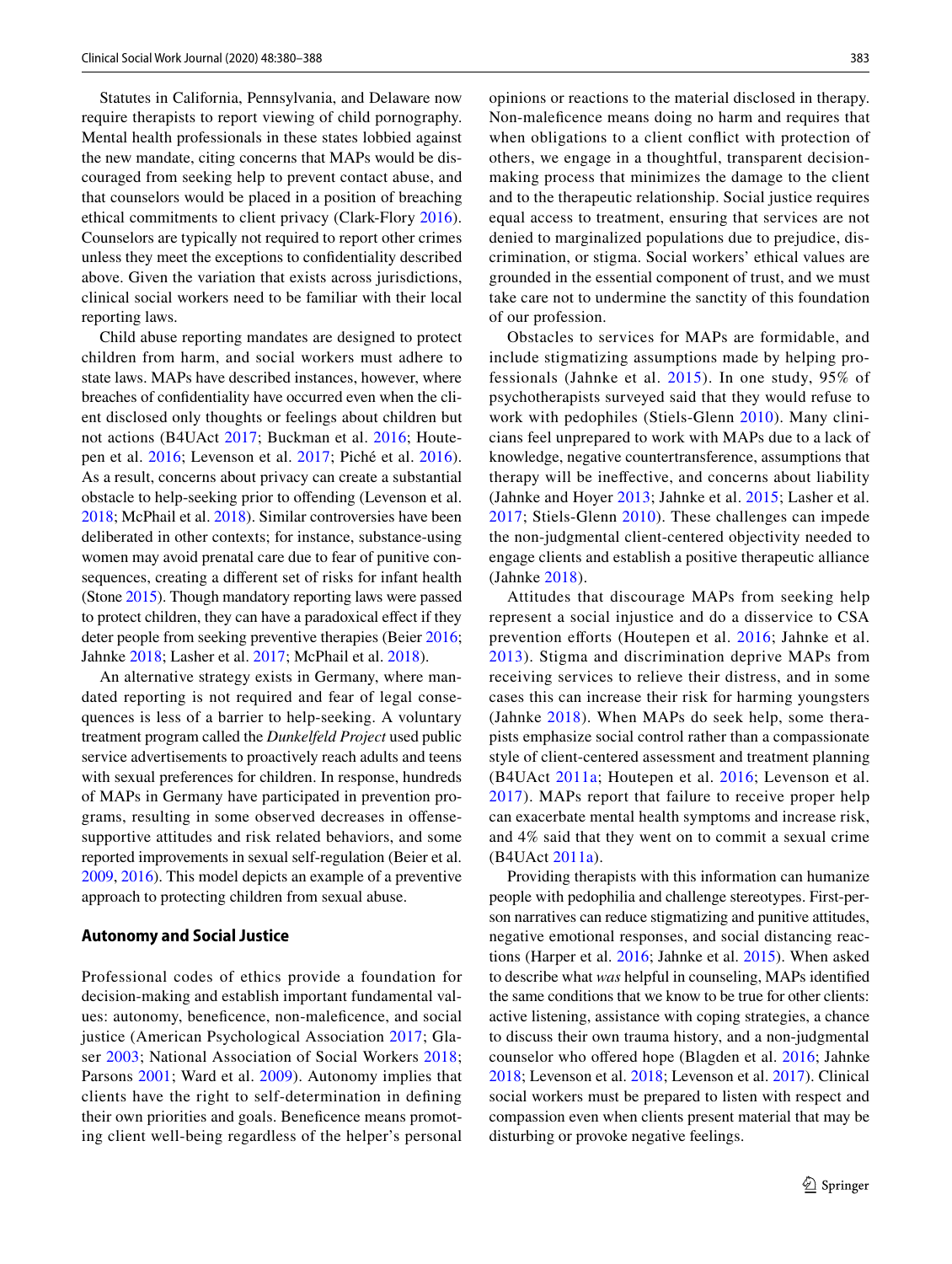# **Delivering Ethical and Compassionate Clinical Services**

## **Addressing the Therapeutic Needs and Goals of MAPs**

Good social work always starts where the client is (Hep-worth et al. [2016](#page-7-16)). MAPs report encountering clinicians who assumed that the dominant goal of their therapy should be to control or change sexual feelings; however, MAPs themselves have identifed a range of other psychological needs that are important to them when seeking counseling (B4UAct [2011b;](#page-7-14) Blagden et al. [2017](#page-7-11); Buckman et al. [2016](#page-7-10); Grady et al. [2018](#page-7-12); Levenson et al. [2018\)](#page-8-5). These goals include a desire to improve self-esteem, decrease isolation, and deal with the socio-cultural stigma of minorattraction. They want to understand their sexuality and have genuine and authentic relationships; they hope to feel less depressed and more content with their lives (B4UAct [2011a](#page-7-19); Blagden et al. [2017;](#page-7-11) Houtepen et al. [2016;](#page-7-13) Levenson et al. [2018](#page-8-5)). Importantly, many said that their therapy goals were sometimes incompatible with the agenda of a mental health professional who made inaccurate assumptions that obstructed the therapeutic alliance (e.g. that the client had already or would inevitably engage in victimization). Some did identify sexual frustration as a goal for therapy, along with a desire to reduce attraction to children or increase attraction to adults, requiring a dual focus on CSA prevention and client well-being. Preventing abusive behavior is in the best interest of MAP clients, since most wish to avoid both harming children and suffering legal consequences.

Clinical social workers are trained to work with clients from diverse backgrounds with myriad psychosocial needs. The models with which social workers are already familiar can easily be adapted to meet the needs of this population. For example, cognitive-behavioral therapy (CBT) encourages individuals to adopt alternative ways of thinking about situations and problems, which in turn prompts changes in feelings and behaviors (Beck [1993](#page-7-31); Thomlison and Thomlison [2017](#page-8-27)). Strategies that supplement CBT are also useful, such as trauma-informed models that integrate understanding of a client's developmental experiences, self-narrative, and relational patterns (Howe et al. [2018](#page-7-32); Knight [2015](#page-8-28); Mishna et al. [2013](#page-8-29); Tosone [2013\)](#page-8-30).

Some theoretical and clinical concepts can be borrowed from affirmative CBT models designed for work with sexual minority clients, which aim to help clinicians avoid judgmental or invalidating responses to sexual orientation or gender identity (Austin et al. [2017\)](#page-7-33). Affirmative CBT helps clients reframe one's view of self from "disordered"

and "pathological" toward a more accepting self-narrative, and to cope with a complex range of internal feelings and external messages that are stigmatizing and demoralizing (Austin and Craig [2015,](#page-7-15) p. 24). In working with MAPs, this method clearly condemns abuse of children while attempting to congruently re-align thoughts and feelings of self-acceptance. A trauma-informed affirmative CBT approach will explore internalization of stigma and separate the sexuality from their identity: "Having these attractions does not mean that I am a bad person."

Specifc treatment goals will difer for each MAP client. Some may require help with safety planning and structuring boundaries if being around children feels like a risk factor for them. For instance, such plans might require the client to identify a support system who can chaperone contact with children. Some clients will need to correct distorted thinking about sexualization of minors, or to improve healthy social skills with age-appropriate peers. For others, priority will be placed on co-morbid conditions such as anxiety, depression, substance abuse, or hypersexuality, and feelings of despondence or loneliness. Creating a compassionate and non-shaming therapeutic alliance is especially important to help MAPs share openly about the impact of minor-attraction on his or her life. As with every social work intervention, the therapy process begins with a warm, respectful, empathic presence and a client-directed approach (Hepworth et al. [2016](#page-7-16); Saleebey [2011](#page-8-17)).

### **Strategies for Engaging MAPs**

- (1) Accept and afrm the client's dignity and worth: *Welcome, I'm glad you decided to come talk with me. I hope to create a safe space for you to explore and understand your unique experience of sexual attraction*. Social workers can validate and examine feelings while not condoning sexual abuse of children. The worker's acceptance of the client does not imply endorsement of illegal or abusive contact.
- (2) Use neutral language that refects the client's preferred terminology: *Let's try to avoid labels and diagnoses. Some people refer to themselves as "minor*-*attracted." What term is most comfortable for you*? Asking clients to share how they view themselves and how they recognized the evolution of their sexuality will help make sense of their self-narrative and identity. Remember that sexuality is fuid, dynamic, and uniquely experienced.
- (3) Clarify the clinician's role and the primary purpose of the therapeutic relationship (e.g., to support client self-determination in the quest for well-being). Because MAP clients pursue mental health services for a variety of reasons, the therapist should seek to understand the client's perspective: *Everyone who*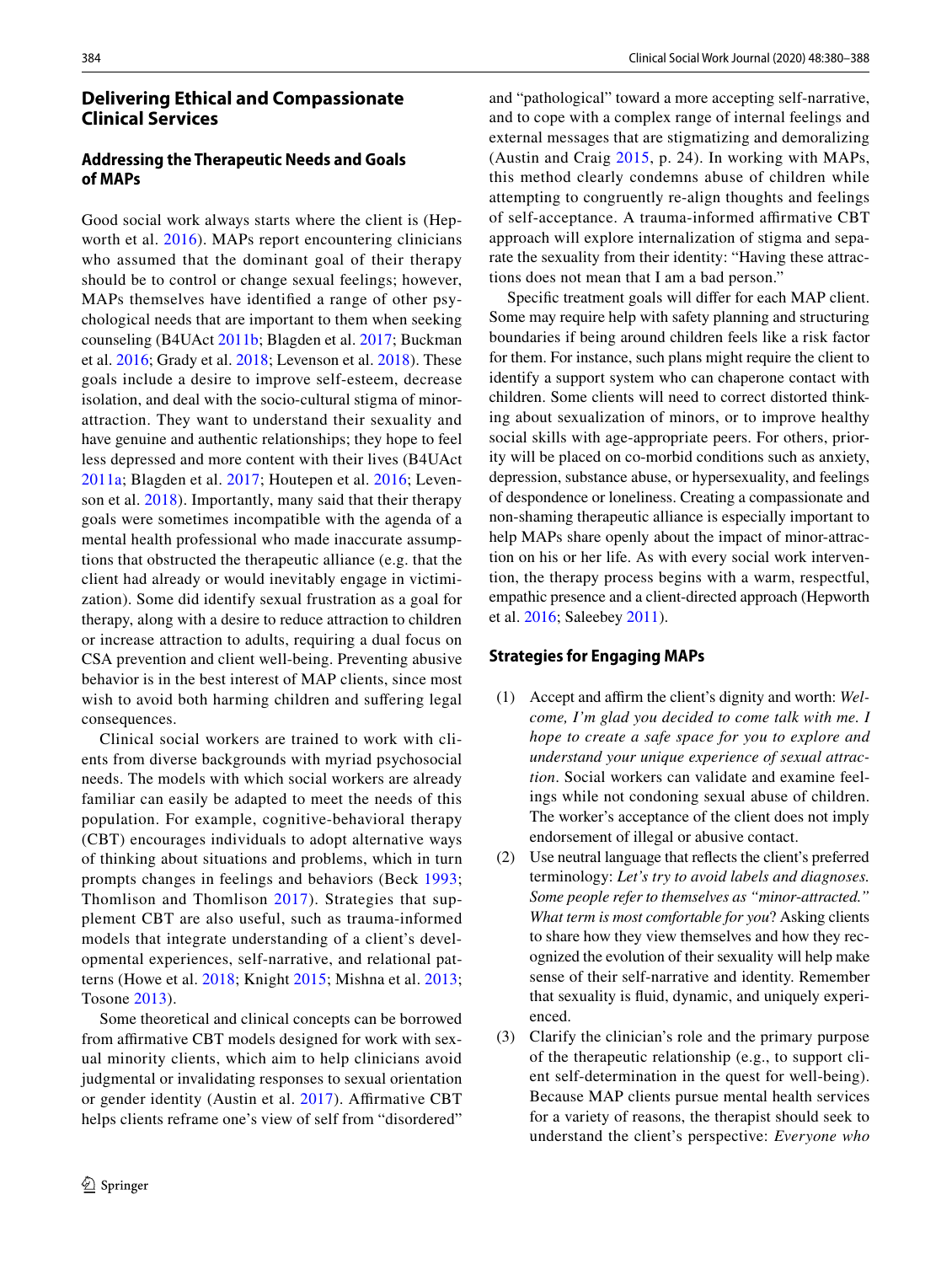*goes to talk to a therapist about minor*-*attraction has a diferent set of goals. Can you tell me three things you'd prioritize as the main reasons you came to therapy? What are the areas you want to work on?*

- (4) Be direct and don't shy away from tough content, while taking care not to make assumptions. Ask, don't tell: *Can you tell me more about how your minorattraction afects your life on a daily basis? What are the things that concern you most about your sexual interests? What do you want me to understand about your experience and how it shapes how you feel about yourself*?
- (5) Convey an understanding of the client's experience and normalize feelings: *It can be really isolating and lonely to have a secret you feel you can't share with anyone*. *I bet this isn't something you can talk to many people about, and you probably haven't met others who have shared similar things with you. But I can tell you that you are not the only one who has these feelings.*
- (6) Ofering psycho-education about pedophilia, minorattraction, and the development of sexuality can provide accurate information and disconfirmation of fawed beliefs. Some MAPs believe, based on news media reports, that people with pedophilia are "monsters" who cannot be helped, and they want reassurance that hope is possible. *Having these attractions does not make you a bad person*. *I think you are here because you don't want to harm anyone, and you want to feel better about yourself. I can help you with that. You are brave for coming here. I know it wasn't easy.*
- (7) Do not assume that MAPs have stronger or more uncontrollable sexual urges than other people. On the other hand, hypersexuality, impulsivity, emotional dysregulation, or sexualized methods for coping with stress can increase risk for abusive behavior. These should be areas for assessment and attention if needed: *Can you tell me about how you handle these attractions?* Helping clients devise healthy coping strategies can foster a sense of self-efficacy so they can live in a way that is congruent with their personal values.
- (8) Some minor-attracted clients have a history of childhood or adult trauma, which can increase the risk for maladaptive thinking, relational issues, self-regulation challenges, or inefective coping. Thus, a traumainformed approach will be useful in conceptualizing client problems, strengths, and needs.
- (9) Acknowledge the pain associated with the loss of one's sexual self. Clients with exclusive minor-attraction may fnd themselves in the unenviable position of having to give up the one potential source of sexual

satisfaction that exists for them. They may feel destined to live a lonely life without intimate connection, marriage, or family. *It must at times feel lonely or scary or frustrating to give up this part of yourself. You might feel like you will never have the things that almost everyone wants.*

(10) Finally, it is important to offer hope. Clients can have a "normal" life despite their minor-attraction if they are helped to build meaningful relationships with other adults and pursue avenues for self-esteem. *I am optimistic that we can work together to help you build a satisfying and fulflling life.*

In summary, it is important to remember that each individual will have unique needs and goals. Some of the most salient treatment goals that MAPs identify include: Selfacceptance (dealing with stigma, shame, identity confusion); Cognitive schema restructuring (changing self-narrative and the meaning that they've attached to their minor attraction); Alleviation of related symptoms (depression, anxiety, suicidality); Relationship and intimacy issues (sexual and non-sexual intimacy: secrecy can be very isolating); Future hopes, dreams, and goals (wanting to have what others have: a sense of belonging, self-actualization); Living an authentic life (fguring out how to surround oneself with safe and supportive others in order to have genuine and close relationships) (B4UAct [2011a](#page-7-19); Levenson et al. [2018](#page-8-5)).

#### **Additional Challenges and Points to Consider**

Sometimes, a MAP will not acknowledge sexual attractions to children in the frst visit or early in therapy. He or she may want to build trust with the therapist before taking the risk of revealing such a shameful secret. When the minorattraction is disclosed unexpectedly, it may elicit a strong counter-transference reaction. This can potentially create an obstacle, making it difficult for the therapist to experience and convey empathy. Responding in a judgmental, hostile, or rejecting way, even unintentionally, will lead to a rupture in the therapeutic alliance (Binder and Strupp [1997](#page-7-34); Teyber and Teyber [2017;](#page-8-31) Watson et al. [2015](#page-8-32)). Clinicians must be able to provide a safe space for clients who seek to avoid behaviors they know will be harmful to others; this requires us to employ our therapeutic skills even when clients elicit feelings of disdain or contempt (Hepworth et al. [2016;](#page-7-16) Saleebey [2011](#page-8-17)).

Of course, because sexual abuse is enormously harmful to children, it is necessary for MAPs to make a commitment to *not act* on their attraction to youngsters. We might ask ourselves what it might feel like to give up our own ability to satisfy our sexual needs with the one person or type of person to whom we feel most attracted. We cannot expect these clients to easily just stop being attracted to minors, and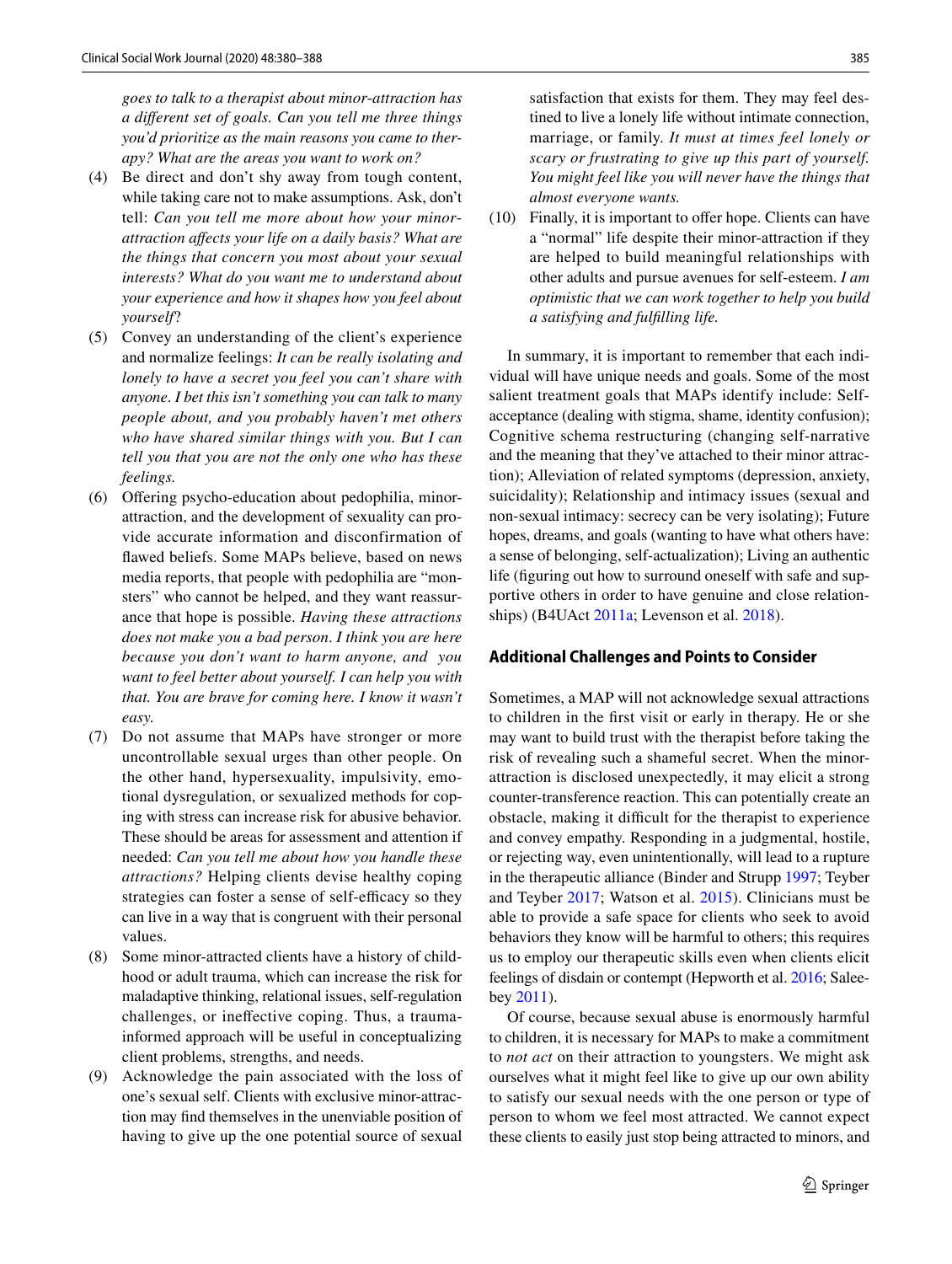we must be willing to hear their inner confict, their subjective distress, and the pain associated with accepting that one may never feel the sexual enjoyment that is such an integral part of human intimacy.

Finally, good social work practice involves helping clients build their social networks and connections with others. Shame, secrecy, and stigma prevent MAPs from fnding formal and informal supports to help them navigate the complexities of minor-attraction and maintain an emotionally healthy life. Talking with family or friends about their concerns is often not perceived as a viable option, and in order to minimize risk of rejection, many turn to anonymous online communities (Bailey et al. [2016;](#page-7-7) Grady et al. [2018](#page-7-12); Houtepen et al. [2016](#page-7-13)). Clients should be cautioned about websites that reinforce, justify, and validate sexually abusive behavior, or those that share child pornography (Holt et al. [2010](#page-7-35)). However, anti-contact online resources and forums do exist for positive support, sharing, and exchange of information, with an aim to help MAPs resist abusing children and enhance emotional wellness. These resources include B4UAct, Virtuous Pedophiles, Stop it Now!, and Global Prevention Project:

- [www.b4uact.org](http://www.b4uact.org)
- [www.virped.org](http://www.virped.org)
- [www.stopitnow.org](http://www.stopitnow.org)
- <http://theglobalpreventionproject.org/maps/>

Clinicians should explore with MAPs which sites they may be visiting and discuss the culture and messages that these sites endorse.

## **Summary and Conclusions**

Clinical social workers play an important role in sexual abuse prevention by engaging MAPs in compassionate, ethical, competent services. Therapy can improve their internal controls and self-regulation capacities as well as relieve emotional distress. Not all minor-attracted clients will meet criteria for pedophilic disorder, and those who do may not be exclusively attracted to children or at risk for abusing them. Social workers must be able to balance a dual set of priorities: MAP wellbeing and prevention of CSA.

An internalized belief that one's authentic self must remain hidden brings with it profound psychological consequences (Pachankis [2009](#page-8-33)). Rejecting the stigmatizing labels and stereotypes associated with pedophilia is consistent with the grand challenges of social work: we advocate for social justice through access to services for marginal-ized groups (Uehara et al. [2013](#page-8-34); Willis [2017\)](#page-8-35). Affirmative CBT allows for the safe exploration of one's sexuality and acceptance of self (Austin and Craig [2015](#page-7-15); Pachankis [2009\)](#page-8-33) while simultaneously reinforcing appropriate boundaries and self-regulation. This approach offers a new paradigm in the prevention of sexual abuse. Without caring and competent professionals willing to help them, "many individuals with pedophilic preferences remain standing at the edge of society, waiting for self-regulation to fail" (Houtepen et al. [2016,](#page-7-13) p. 63).

Guiding principles for mental health professionals who encounter minor-attracted people have been developed (B4UAct [2017](#page-7-22)), and these guidelines are consistent with the values of social work practice. It is important to understand that MAPs do not ft a "profle" of personality characteristics, and each has a unique set of strengths and needs. Nor should it be assumed that they abuse children, that they are prone to dishonesty or violence, or that their sexuality is more compulsive or uncontrollable than anyone else's. Social workers should avoid the use of pejorative and stigmatizing words like "deviant" or "perverted," focus on the whole person rather than a label, and separate the attraction from someone's identity (Willis [2017\)](#page-8-35). As with all clients, social workers should take a collaborative approach to defning problems and identifying goals. Professionals should clarify their understanding of local mandatory reporting laws to allow for ethical decision-making. Informed consent procedures should ensure accurate and explicit conversations about the limits of confdentiality so that MAPs may engage in a therapeutic process that is transparent and allows for self-determination, beneficence, and non-maleficence (American Psychological Association [2017;](#page-7-26) B4UAct [2017](#page-7-22); National Association of Social Workers [2018\)](#page-8-20).

Finally, we hope to underscore that efective clinical services for MAPs are valuable not only as a means to prevent child abuse, but also to achieve social work's mission to honor human dignity and provide respectful, non-judgmental care to all who seek it. Our intent is not to minimize the importance of child protection, to ignore risk, to suggest evasion of mandatory reporting laws, or to excuse CSA. We believe that research can shed light on the inner experience of minor-attraction and inform empirically-supported, ethical, compassionate social work services. People do not choose their attractions, but they can choose whether or not to act on them. We hope that by opening this dialogue, we can help devise efective strategies that contribute to the prevention of child sexual abuse.

#### **Compliance with Ethical Standards**

**Conflict of interest** All authors declare that they have no confict of interest.

**Research Involving Human and Animal Participants** This article does not contain any studies with human or animal participants performed by any of the authors.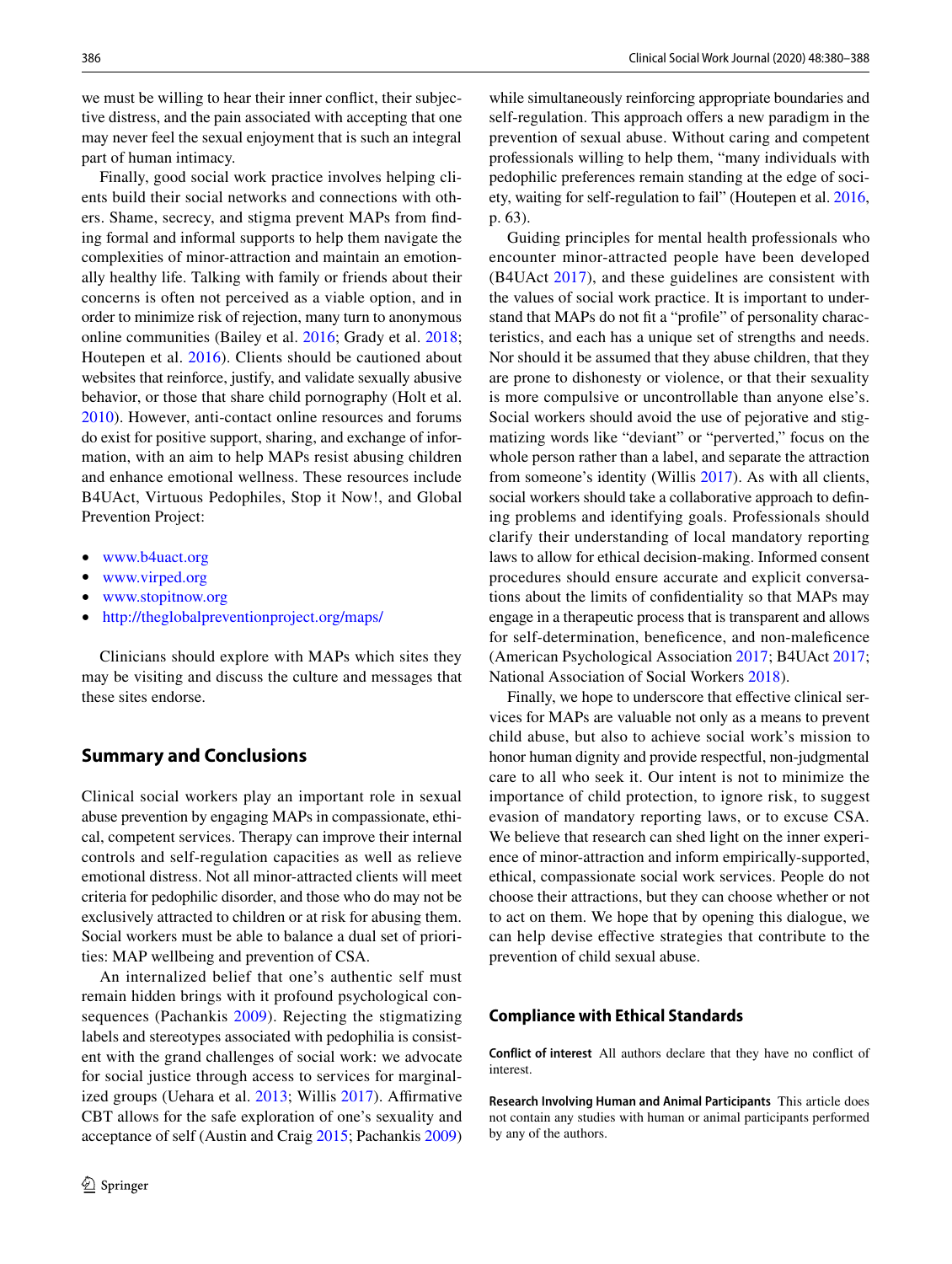## **References**

- <span id="page-7-2"></span>Ahlers, C. J., Schaefer, G. A., Mundt, I. A., Roll, S., Englert, H., Willich, S. N., et al. (2011). How unusual are the contents of Paraphilias? Paraphilia-associated sexual arousal patterns in a community-based sample of men. *The Journal of Sexual Medicine, 8*(5), 1362–1370. <https://doi.org/10.1111/j.1743-6109.2009.01597.x>.
- <span id="page-7-6"></span>American Psychiatric Association. (2013). *Diagnostic and statistical manual of mental disorders* (5th ed.). Washington, DC: Author.
- <span id="page-7-26"></span>American Psychological Association. (2017). *Ethical principles of psychologists and code of conduct*. Washington, DC: American Psychological Association.
- <span id="page-7-1"></span>Anda, R. F., Butchart, A., Felitti, V. J., & Brown, D. W. (2010). Building a framework for global surveillance of the public health implications of adverse childhood experiences. *American Journal of Preventive Medicine, 39*(1), 93–98.
- <span id="page-7-15"></span>Austin, A., & Craig, S. L. (2015). Transgender affirmative cognitive behavioral therapy: Clinical considerations and applications. *Professional Psychology: Research and Practice, 46*(1), 21.
- <span id="page-7-33"></span>Austin, A., Craig, S. L., & Alessi, E. J. (2017). Affirmative cognitive behavior therapy with transgender and gender nonconforming adults. *Psychiatric Clinics, 40*(1), 141–156.
- <span id="page-7-19"></span>B4UAct. (2011a). Mental Health Care and Professional Literature Survey Results. Retrieved from [http://www.b4uact.org/research/surve](http://www.b4uact.org/research/survey-results/spring-2011-survey/) [y-results/spring-2011-survey/](http://www.b4uact.org/research/survey-results/spring-2011-survey/)
- <span id="page-7-14"></span>B4UAct. (2011b). Youth, suicidality, and seeking care. Retrieved from [http://www.b4uact.org/research/survey-results/youth-suicidalit](http://www.b4uact.org/research/survey-results/youth-suicidality-and-seeking-care/) [y-and-seeking-care/](http://www.b4uact.org/research/survey-results/youth-suicidality-and-seeking-care/)
- <span id="page-7-22"></span>B4UAct. (2017). Principles and perspectives of practice. Retrieved from [http://www.b4uact.org/about-us/principles-and-perspectiv](http://www.b4uact.org/about-us/principles-and-perspectives-of-practice/) [es-of-practice/](http://www.b4uact.org/about-us/principles-and-perspectives-of-practice/)
- <span id="page-7-7"></span>Bailey, J. M., Hsu, K. J., & Bernhard, P. A. (2016). An internet study of men sexually attracted to children: Sexual attraction patterns. *Journal of Abnormal Psychology, 125*(7), 976–988.
- <span id="page-7-31"></span>Beck, A. T. (1993). Cognitive therapy: Past, present, and future. *Journal of Consulting and Clinical Psychology, 61*(2), 194.
- <span id="page-7-23"></span>Beier, K. M. (2016). Proactive strategies to prevent child sexual abuse and the use of child abuse images: Experiences from the German dunkelfeld project. In H. Kury, S. Redo, & E. Shea (Eds.), *Women and children as victims and ofenders: Background, prevention, reintegration—Suggestions for succeeding generations (Volume 2)* (pp. 499–524). Cham: Springer International Publishing.
- <span id="page-7-24"></span>Beier, K. M., Ahlers, C. J., Goecker, D., Neutze, J., Mundt, I. A., Hupp, E., et al. (2009). Can pedophiles be reached for primary prevention of child sexual abuse? First results of the Berlin prevention project dunkelfeld (PPD). *The Journal of Forensic Psychiatry & Psychology, 20*(6), 851–867.
- <span id="page-7-25"></span>Beier, K. M., Oezdemir, U. C., Schlinzig, E., Groll, A., Hupp, E., & Hellenschmidt, T. (2016). "Just dreaming of them": The Berlin project for primary prevention of child sexual abuse by juveniles (PPJ). *Child Abuse and Neglect, 52,* 1–10. [https://doi.](https://doi.org/10.1016/j.chiabu.2015.12.009) [org/10.1016/j.chiabu.2015.12.009.](https://doi.org/10.1016/j.chiabu.2015.12.009)
- <span id="page-7-34"></span>Binder, J., & Strupp, H. (1997). Negative process: A recurrently discovered and underestimated facet of therapeutic process and outcome in the individual psychotherapy of adults. *Clinical Psychology: Science and Practice, 4,* 121–139.
- <span id="page-7-11"></span>Blagden, N. J., Mann, R., Webster, S., Lee, R., & Williams, F. (2017). "It's not something i chose you know": Making sense of pedophiles' sexual interest in children and the impact on their psychosexual identity. *Sexual Abuse, 30,* 728–754. [https://doi.](https://doi.org/10.1177/1079063217697132) [org/10.1177/1079063217697132.](https://doi.org/10.1177/1079063217697132)
- <span id="page-7-30"></span>Blagden, N. J., Winder, B., & Hames, C. (2016). "They treat us like human beings"—Experiencing a therapeutic sex ofenders prison: Impact on prisoners and staff and implications for treatment. *International Journal of Offender Therapy*

*and Comparative Criminology, 60*(4), 371–396. [https://doi.](https://doi.org/10.1177/0306624x14553227) [org/10.1177/0306624x14553227](https://doi.org/10.1177/0306624x14553227).

- <span id="page-7-5"></span>Bleyer, J. (2015, November 3). Sympathy for the deviant. *Psychology Today*.
- <span id="page-7-10"></span>Buckman, C., Ruzicka, A., & Shields, R. T. (2016). Help wanted: Lessons on prevention from non-ofending young adult pedophiles. *ATSA Forum Newsletter, 28*(2), 9–11.
- <span id="page-7-9"></span>Cantor, J. M., & McPhail, I. V. (2016). Non-ofending pedophiles. *Current Sexual Health Reports, 8*(3), 121–128. [https://doi.](https://doi.org/10.1007/s11930-016-0076-z) [org/10.1007/s11930-016-0076-z.](https://doi.org/10.1007/s11930-016-0076-z)
- <span id="page-7-21"></span>Clark-Flory, T. (2016). Pedophiles put therapists in an ethical catch-22. *Vocativ*. Retrieved from Vocativ.com website: [http://www.](http://www.vocativ.com/315929/pedophiles-seeking-help-put-therapists-in-ethical-catch-22/) [vocativ.com/315929/pedophiles-seeking-help-put-therapists](http://www.vocativ.com/315929/pedophiles-seeking-help-put-therapists-in-ethical-catch-22/) [-in-ethical-catch-22/](http://www.vocativ.com/315929/pedophiles-seeking-help-put-therapists-in-ethical-catch-22/)
- <span id="page-7-8"></span>Cohen, L., Ndukwe, N., Yaseen, Z., & Galynker, I. (2018). Comparison of self-identifed minor-attracted persons who have and have not successfully refrained from sexual activity with children. *Journal of Sex and Marital Therapy, 44*(3), 217–230.
- <span id="page-7-3"></span>Dombert, B., Schmidt, A. F., Banse, R., Briken, P., Hoyer, J., Neutze, J., et al. (2016). How common is men's self-reported sexual interest in prepubescent children? *The Journal of Sex Research, 53*(2), 214–223. [https://doi.org/10.1080/00224499.2015.10201](https://doi.org/10.1080/00224499.2015.1020108) [08.](https://doi.org/10.1080/00224499.2015.1020108)
- <span id="page-7-27"></span>Glaser, W. (2003). Therapeutic jurisprudence: An ethical paradigm for therapists in sex ofender treatment programs. *Western Criminology Review, 4*(2), 143–154.
- <span id="page-7-12"></span>Grady, M. D., Levenson, J. S., Mesias, G., Kavanagh, S., & Charles, J. (2018). "I can't talk about that": Stigma and fear as barriers to preventive services for minor-attracted persons. *Stigma and Health*. <https://doi.org/10.1037/sah0000154>.
- <span id="page-7-29"></span>Harper, C. A., Bartels, R. M., & Hogue, T. E. (2016). Reducing Stigma and Punitive Attitudes Toward Pedophiles Through Narrative Humanization. *Sexual Abuse.*. [https://doi.](https://doi.org/10.1177/1079063216681561) [org/10.1177/1079063216681561](https://doi.org/10.1177/1079063216681561).
- <span id="page-7-16"></span>Hepworth, D. H., Rooney, R. H., Rooney, G. D., & Strom-Gottfried, K. (2016). *Direct social work practice: Theory and skills*: Nelson Education.
- <span id="page-7-35"></span>Holt, T. J., Blevins, K. R., & Burkert, N. (2010). Considering the pedophile subculture online. *Sexual Abuse, 22*(1), 3–24. [https](https://doi.org/10.1177/1079063209344979) [://doi.org/10.1177/1079063209344979](https://doi.org/10.1177/1079063209344979).
- <span id="page-7-13"></span>Houtepen, J., Sijtsema, J. J., & Bogaerts, S. (2016). Being sexually attracted to minors: Sexual development, coping with forbidden feelings, and relieving sexual arousal in self-identifed pedophiles. *Journal of Sex and Marital Therapy, 42*(1), 48–69.
- <span id="page-7-32"></span>Howe, D., Kohli, R., Smith, M., Parkinson, C., McMahon, L., Solomon, R., et al. (2018). *Relationship-based social work: Getting to the heart of practice*. Philadelphia: Jessica Kingsley Publishers.
- <span id="page-7-4"></span>Imhoff, R. (2015). Punitive attitudes against pedophiles or persons with sexual interest in children: Does the label matter? *Archives of Sexual Behavior, 44*(1), 35–44.
- <span id="page-7-0"></span>Jahnke, S. (2018). The stigma of pedophilia. *European Psychologist, 23*(2), 144–153. [https://doi.org/10.1027/1016-9040/a000325.](https://doi.org/10.1027/1016-9040/a000325)
- <span id="page-7-28"></span>Jahnke, S., & Hoyer, J. (2013). Stigmatization of people with pedophilia: A blind spot in stigma research. *International Journal of Sexual Health, 25*(3), 169–184.
- <span id="page-7-17"></span>Jahnke, S., Imhof, R., & Hoyer, J. (2015a). Stigmatization of people with pedophilia: Two comparative surveys. *Archives of Sexual Behavior, 44*(1), 21–34.
- <span id="page-7-18"></span>Jahnke, S., Philipp, K., & Hoyer, J. (2015b). Stigmatizing attitudes towards people with pedophilia and their malleability among psychotherapists in training. *Child Abuse and Neglect, 40,* 93–102.
- <span id="page-7-20"></span>Kenny, M. C., Abreu, R. L., Marchena, M. T., Helpingstine, C., Lopez-Griman, A., & Mathews, B. (2017). Legal and clinical guidelines for making a child maltreatment report. *Professional Psychzology: Research and Practice, 48*(6), 469.